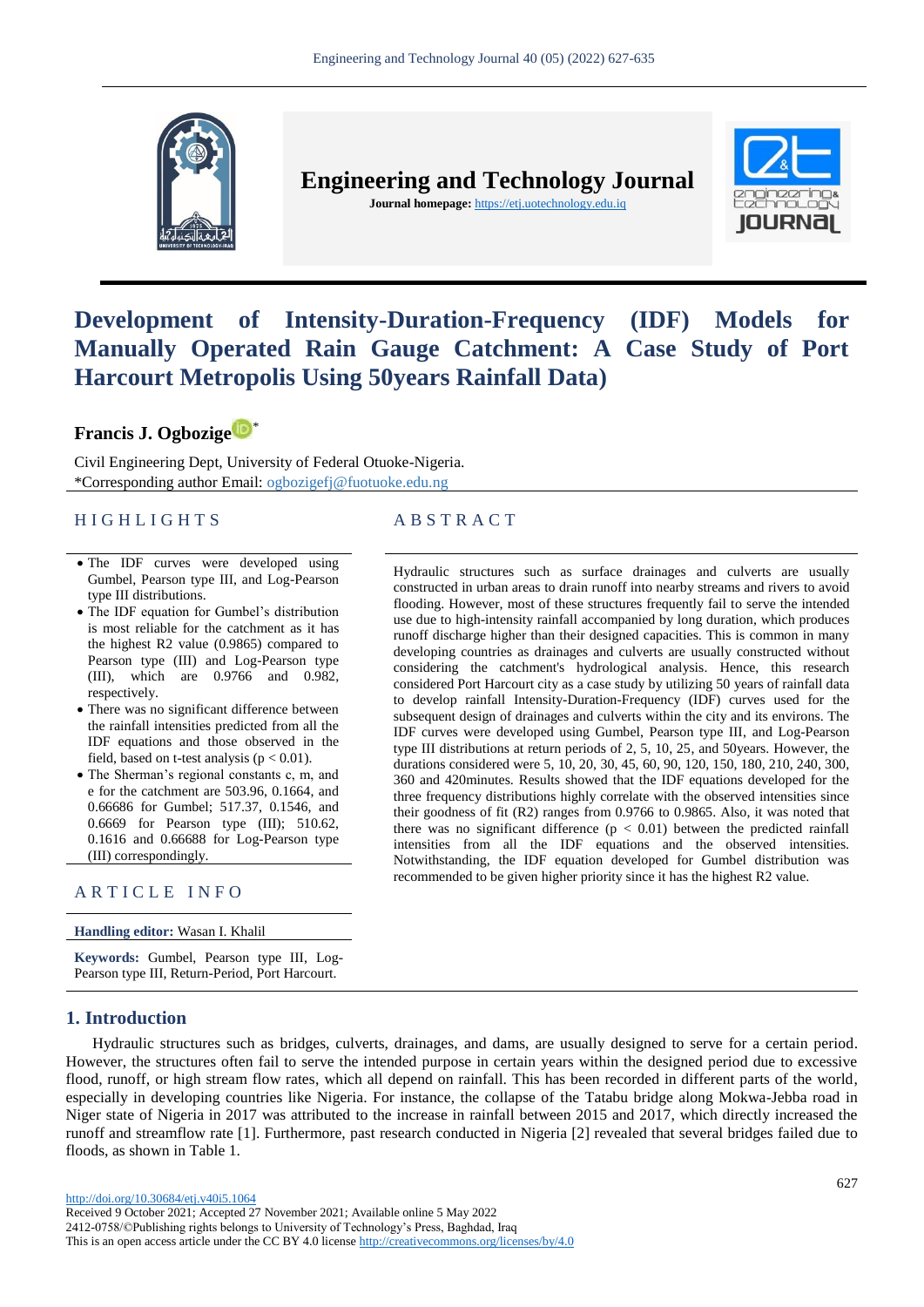Port Harcourt, the capital of Rivers state in South-Southern Nigeria, has been experiencing annual floods significantly [3]. Although urban flooding could be caused by several factors notwithstanding, the lack of a good surface drainage network system is a key factor. The procedure for constructing surface drainages requires a geological survey of the site, hydrological analysis, hydraulic design, and structural drainage analysis. However, in most developing countries, hydrological analysis requires numerous data, such as previous rainfalls, to determine rainfall intensity at a given return period and duration. Surface runoff and concentration-time are not usually considered due to a lack of experts and field data. In fact, most of the few rain gauges installed in certain cities in developing countries are not automated; hence the amount of depth of rainfall is recorded manually by reading the values in the gauge at a regular interval within 24hours (either 6, 12, or 24hours interval). In other words, getting field data for hydrological analysis is a big challenge facing most developing countries. This was earlier identified by a previous researcher who ascribed the issue of flooding in Port Harcourt to culvert inadequacy due to insufficient or lack of field data used in design [4]. This affects the hydraulic design for optimal or most economical sections of drainages, thus, causing surface drainage systems to be unable to contain future torrential rainfall, which would have been easily handled if reliable rainfall IDF models of the catchment were available. Notwithstanding, the rainfall IDF models for Port Harcourt have earlier been developed on two occasions by [5, 6]. However, the data employed on both occasions were insufficient. The former used 10 years (1970 – 1979) rainfall data while the latter utilized 16 years (1998 – 2013) rainfall data to develop the rainfall IDF models of the said area. Since rainfall IDF models are used to predict rainfall intensities for return periods as high as 50 years and beyond, it requires a minimum of 30 years of rainfall data to establish such models based on the conventional standard. Hence, this research utilized 50 years (1971 – 2020) rainfall data to establish rainfall IDF models for Port Harcourt to be compared and used alongside earlier developed ones.

# **2. Materials and Methods**

# **2.1 Description of Study Area**

Port Harcourt is located in Southern Nigeria, and it is the capital of Rivers State and the largest city in the state. It comprises two Local Government Areas (LGA) known as Port Harcourt city LGA and Obio-Akpor LGA (Figure 1), all enclosed in between Latitude  $4^0$  42' 00" to 40 57' 03" North and Longitude  $6^0$  53' 11" to 70 8' 49" East with an approximate area of 369km<sup>2</sup>. The peak daily rainfall in the study area for the past 50years mostly occurs between June to October.

The first meteorological station in the study area was established in 1965 at the Airforce Base (Latitude  $4^0$  50' 53.89" North; Longitude  $7^0$  1' 17.87" East) along Port Harcourt – Aba road. However, the Nigerian civil war that lasted for 30months (July 1967 to January 1970) led to the missing rainfall data during this period since the rainfall depths were recorded manually from the rain gauge. Notwithstanding, the meteorological station commenced operations again between 1970 to 1979 but moved to the Port Harcourt International Airport Omagwa (Latitude  $5^0$  0' 54.58" North; Longitude  $6^0$  57' 14.69" East) in 1980, and it has remained there since then.

#### **2.2 Data Collection and Analysis**

Beginning from the year 1971 to 2020 (50years), the highest or maximum daily rainfall depth (mm) for each year in Port Harcourt was obtained from the headquarters of the Nigerian Meteorological Agency (NIMET) Abuja. Since the daily (24hours) rainfall depths were manually recorded, the maximum rainfall depths corresponding to shorter durations (5, 10, 20, 30, 45, 60, 90, 120, 150, 180, 210, 240, 300, 360, and 420minutes) for each year were determined by employing the empirical model developed by the Indian Meteorological Department (IMD) shown in Equation (1) as follows.

$$
P_t = P_{24} \left(\frac{t}{24}\right)^{1/3} \tag{1}
$$

Where  $P_t$  is the required precipitation depth in mm for t-hours,  $P_{24}$  is the annual maximum daily (24hours) rainfall depth in mm, and  $t$  is the duration in hours for the required precipitation depth. The rainfall intensities (I) in mm/hour for the different durations were obtained by dividing the rainfall depths in mm by their corresponding durations in hours. The intensities (I) obtained for the various durations were ranked in descending order ( $m = 1$  for highest intensity). After that, the frequencies (return periods) of the various storms were calculated using Weibull's method, as shown in Equation (2).

| <b>Name of Bridge</b>           | <b>State</b>       | Location             | Year |  |
|---------------------------------|--------------------|----------------------|------|--|
| Mararraban Gassol Bembal bridge | Taraba             | Wukari-Jalingo road  | 2018 |  |
| Gulbim Boka bridge              | Niger              | Mariga               | 2018 |  |
| Eme bridge                      | Abia               | Amoji-Imenyi, Bende  | 2017 |  |
| Bebuo Bomaji bridge             | <b>Cross River</b> | Bebuo Bomaji, Boki   | 2017 |  |
| Idi-Iroko bridge                | Osun               | Iwo                  | 2017 |  |
| Pandaragi bridge                | Kwara              | Pandaragi            | 2017 |  |
| Alagbado bridge                 | Kwara              | <b>Ilorin East</b>   | 2017 |  |
| Chibiri bridge                  | Plateau            | Langkaku, Qua'an Pan | 2016 |  |
| Dubban Fulani bridge            | Gombe              | Dubban fulani, Debba | 2015 |  |
| Odo pako bridge                 | Ogun               | Agbado               | 2013 |  |
| Yar'randa bridge                | Katsina            | Yar'randa, Charanchi | 2013 |  |
| Imiringi bridge                 | Bayelsa            | Imiringi, Ogbia      | 2012 |  |

**Table 1:** Some collapsed bridges in Nigeria were caused by flood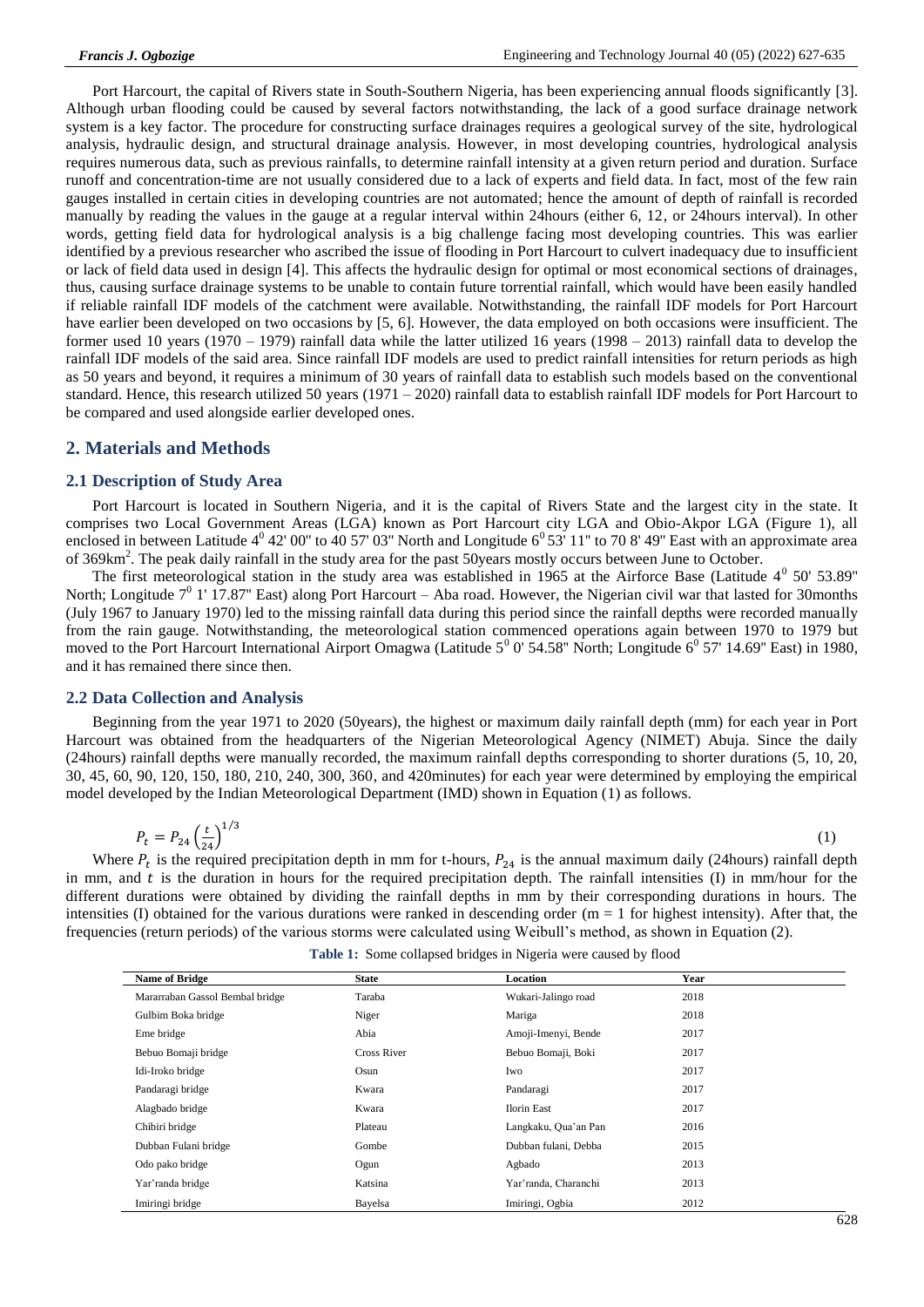

**Figure 1:** Map of the study area

(Source: Modified from [https://www.openstreetmap.org/#map=6/9.117/8.674\)](https://www.openstreetmap.org/#map=6/9.117/8.674)

$$
T = \frac{n+1}{m} \tag{2}
$$

Where T is the frequency or return period, n is the number of years of recorded data (50), and m is the rank. For example, the t return period for urban drainage and culvert designs within the region (Nigeria) is usually 25years. Still, to develop IDF equations for the catchment, other return periods apart from 25, present in standard frequency or return period Tables were considered. Hence, this research considered return periods 2, 5, 10, 25, and 50years.

The intensities for each return period were plotted against their respective durations on a linear graph.

Gumbel, Pearson type III, and Log-Pearson type III, which are the most commonly used IDF curves, were developed for the catchment by means of the general hydrologic frequency distribution model given in Equation (3).

$$
X_T = \overline{X} + K_T \sigma \tag{3}
$$

Where  $X_T$  is the rainfall intensity for a return period *T*,  $\bar{X}$  is the arithmetic mean of rainfall intensity for a given storm duration,  $\sigma$  is the standard deviation of rainfall intensity for a given storm duration while  $K<sub>T</sub>$  is the frequency factor, which is a function of return period *T*. The frequency factor  $K<sub>T</sub>$  for Gumbel's distribution was determined utilizing Equation (4) as follows;

$$
K_T = -\frac{\sqrt{6}}{\pi} \left[ 0.5772 + \ln\left(\ln\frac{T}{T-1}\right) \right] \tag{4}
$$

Where *T* is the return period.

The Pearson type III distribution is usually suitable for skewed data; hence the  $K<sub>T</sub>$  factor also depends on the coefficient of skewness which was determined using Equation (5).

$$
C_{\rm s} = \frac{n \sum_{i=1}^{n} (X_{i=1} - \bar{X})^3}{(n-1)(n-2)\sigma^3}
$$
\n<sup>(5)</sup>

Where  $C_s$  is coefficient of skewness, *n* is the number of years of recorded data (sample size = 50),  $X_i$  is the individual or yearly rainfall intensity for a given duration,  $\bar{X}$  is the arithmetic mean of rainfall intensity for a given duration,  $\sigma$  is the standard deviation of rainfall intensity for a given duration. Hence, the frequency factor  $K<sub>T</sub>$  for Pearson type III distribution for a given return period was obtained from the standard Table using the determined coefficient of skewness.

The frequency factor  $K_T$  for Log-Pearson type III distribution was obtained similarly as in the case of Pearson type III distribution. However, the rainfall intensities were logarithmically transformed to base 10. In other words, the arithmetic mean and standard deviation of the rainfall intensities were calculated based on the logarithmically transformed data and were used to determine the skewness coefficient. After that, the frequency factor  $K<sub>T</sub>$  for a given return period was obtained from a standard Table using the determined skewness coefficient. Hence, the calculated logarithmically transformed mean, standard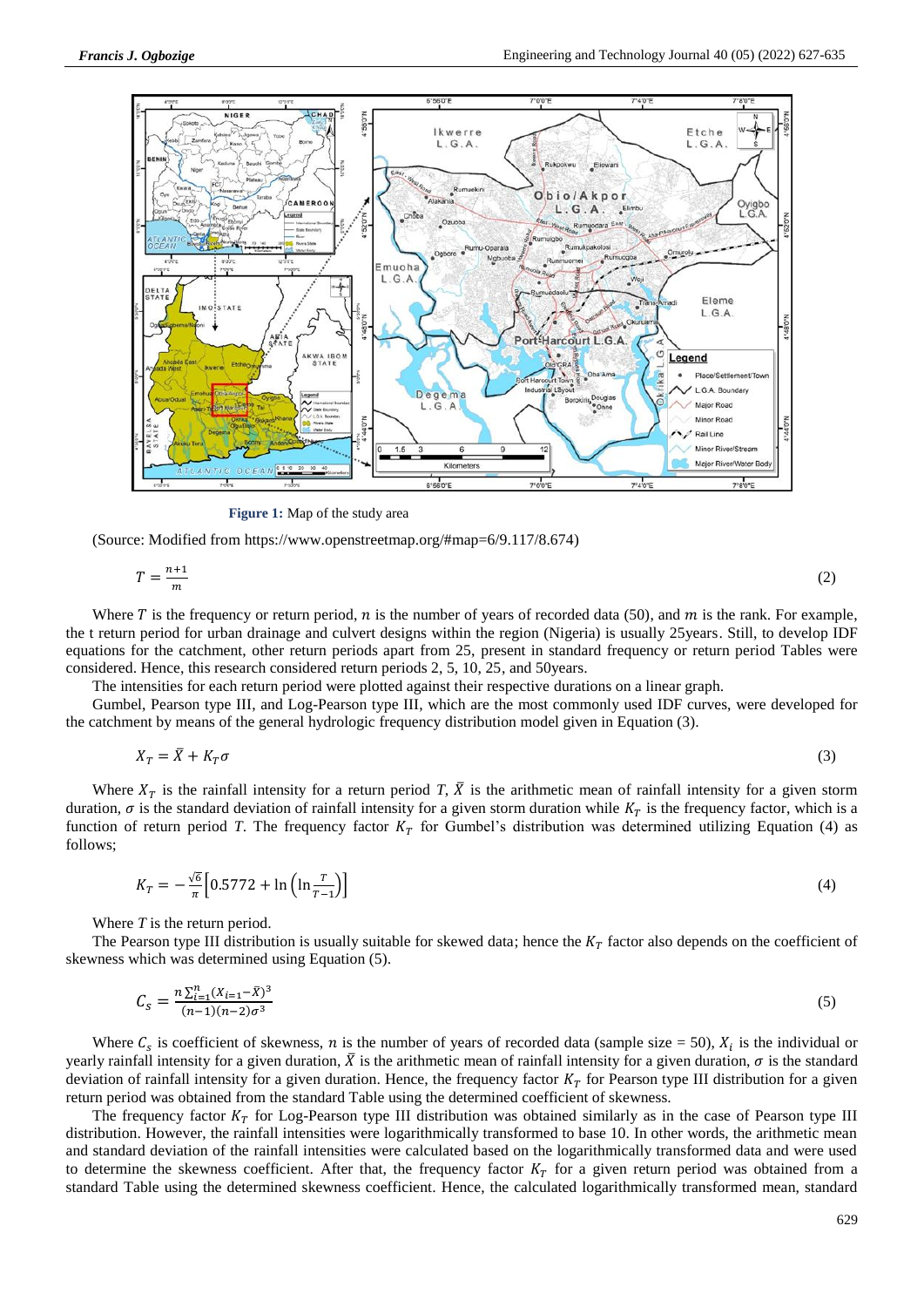deviation, and frequency factor  $K<sub>T</sub>$  for each duration for a given return period were substituted into Equation (3) to obtain the corresponding log-transformed rainfall intensities. Thus, the solutions obtained in Equation (3), i.e., antilog of log-transformed rainfall intensities, give the actual rainfall intensities of the various rainfall durations and return periods.

#### **2.3 Derivation of IDF Equations**

The general equation relating the dependent variable (rainfall intensity) and the independent variables (rainfall duration and return period or frequency) governing each frequency distribution (Gumbel, Pearson type III, and Log-Pearson type III) curve was determined using Sherman's model shown in Equation (6).

$$
i = \frac{c T^m}{t^e} \tag{6}
$$

Where  $i$  is the rainfall intensity in mm/hr,  $T$  is the frequency or return period in years,  $t$  is the rainfall duration in minutes, while *c, m,* and *e* are constants depending on the region or catchment. The procedure used in determining these regional constants (*c, m,* and *e*) are as follows;

Equation (6) was linearized logarithmically, as shown in Equation (7).

$$
\log i = -e \log t + \log K \tag{7}
$$

Where  $K$  is expressed in Equation  $(8)$ 

$$
K = cT^m \tag{8}
$$

Equation (7) was applied to the data for each frequency distribution (Gumbel, Pearson type III, and Log-Pearson type III) at a given return period *T* by plotting values of  $log i$  (on the y-axis) against  $log t$  (on the x-axis) using a linear graph. The slope or gradient of the graph was taken as the constant *e* for the return period considered. The arithmetic mean of the various e (slopes) values resulting from each return period was calculated and taken as the regional constant *e* for Equation (7). Also, the y-intercepts of the graphs plotted were taken as the values of  $\log K$  (where  $K = cT^m$ ) for their corresponding return period *T*. To determine the regional constants *c* and *m*, Equation (8) was also linearized as shown in Equation (9).

$$
\log K = m \log T + \log c \tag{9}
$$

Hence, Equation (9) was applied to the data for the various frequency distributions by plotting the various values of  $\log K$ (already determined as y-intercepts of the graphs of Equation 7) against the log of their corresponding return periods *T* on a linear graph. Thus, the slope of the graph obtained represents the constant  $m$  while the y-intercept was taken as  $\log c$ . Hence the actual value of constant  $c$  was determined by obtaining the antilog of the y-intercept of the Equation (9) graph.

The constants *c, m,* and *e* obtained for Gumbel, Pearson type III, and Log-Pearson type III distribution functions were substituted into Sherman's IDF model presented in Equation (6) as the general IDF equation for the catchment for the considered frequency distribution functions.

To decide the best IDF equation, a correlation analysis was carried out between the original rainfall intensities (observed data) and the rainfall intensities obtained through the IDF equations (predicted data). The one with the highest determination coefficient (R2) value was considered the IDF equation that best suits the catchment.

# **3. Results and Discussion**

### **3.1 Results**

The original rainfall intensities for the various durations are ranked as shown in Table 2.

#### 3.1.1 Gumbel's distribution

The frequency factor  $(K_T)$  for Gumbel's distribution for the various return periods 2, 5, 10, 25, and 50 were obtained from Equation (4) as  $-0.1643, 0.7194, 1.3044, 2.0436$ , and 2.5919, respectively. The mean  $(\bar{X})$  and standard deviation ( $\sigma$ ) values corresponding to various storm durations in Table 2, together with the computed  $K<sub>T</sub>$  values were substituted in Equation (3) to generate the corresponding rainfall intensities for Gumbel's distribution, shown in Table 3 and Figure 2.

#### 3.1.2 Pearson type III distribution

The skewness coefficients  $(C_s)$  of the various durations shown in Table 2 lies between 0.6 and 0.8; hence, the frequency factor  $(K_T)$  for each return period corresponding to the computed skewness coefficient were interpolated between 0.6 and 0.8 from standard Pearson type (III) Table. The obtained interpolated  $K_T$  values alongside the mean  $(\bar{X})$  and standard deviation  $\sigma$ ) values corresponding to the various durations in Table 2 were substituted into Equation (3) to generate the rainfall intensity values presented in Table 4. The intensities values in Table 4 were used in producing the IDF curves in Figure 3.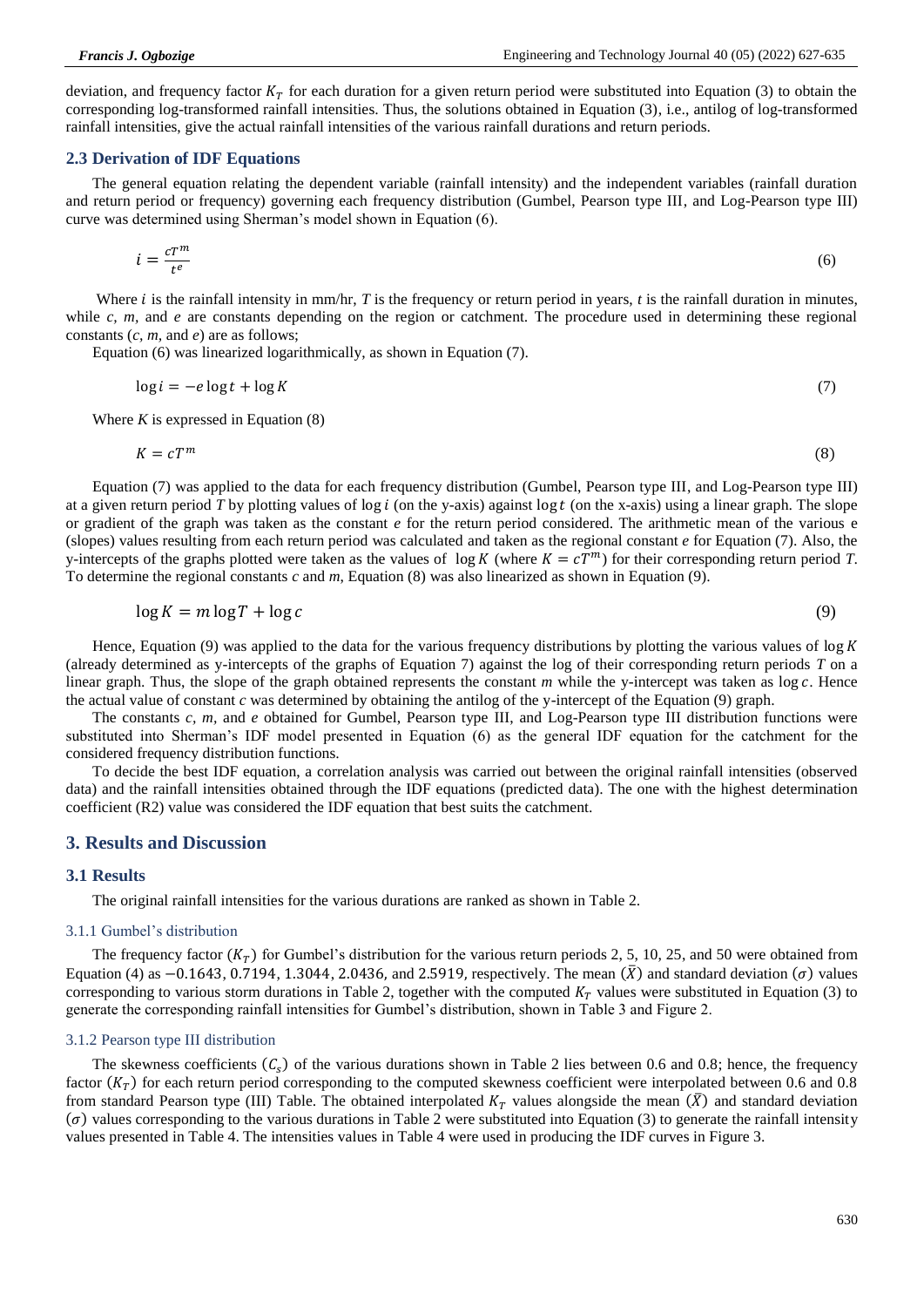# 3.1.1 Log-Pearson type (III) distribution

The intensity values shown in Table 2 were logarithmically transformed to obtain the log-transformed mean, standard deviation, and skewness coefficient for each duration. The corresponding transformed frequency factors  $(K_T)$  were obtained in standard Table by interpolation just as in the case of Pearson type (III). The obtained log-transformed mean  $(\bar{X})$ , standard deviation ( $\sigma$ ) and frequency factor ( $K_T$ ) for the various durations and considered return periods were substituted into Equation (3) to yield log-transform intensity values. The actual intensity values, which are the antilog of the log-transformed intensities, are shown in Table 5, while the corresponding IDF curves are shown in Figure 4.

|  | Table 2: Rainfall intensities (mm/h) for short durations computed from observed daily rainfall |  |
|--|------------------------------------------------------------------------------------------------|--|
|--|------------------------------------------------------------------------------------------------|--|

| Rank                     | 5                      | 10                      | $20\,$                  | 30           | 45   | 60   | 90   | 120  | 150  | 180  | 210  | 240  | 300  | 360  | 420  |
|--------------------------|------------------------|-------------------------|-------------------------|--------------|------|------|------|------|------|------|------|------|------|------|------|
| $\boldsymbol{m}$<br>$1*$ | min.<br>337.           | min.<br>211.            | min.<br>133.            | min.<br>101. | min. | min. | min. | min. | min. | min. | min. | min. | min. | min. | min. |
| $2*$                     | 8                      | $7\phantom{.0}$         | $7\phantom{.0}$         | 9            | 77.8 | 64.3 | 49.0 | 40.5 | 34.9 | 30.9 | 27.9 | 25.5 | 22.0 | 19.5 | 17.6 |
|                          | 316.<br>1              | 198.<br>1               | 125.<br>$\mathbf{1}$    | 95.4         | 72.8 | 60.1 | 45.9 | 37.9 | 32.6 | 28.9 | 26.1 | 23.9 | 20.6 | 18.2 | 16.4 |
| 3                        | 297.<br>$\overline{0}$ | 186.<br>$\mathbf{1}$    | 117.<br>5               | 89.6         | 68.4 | 56.5 | 43.1 | 35.6 | 30.7 | 27.2 | 24.5 | 22.4 | 19.3 | 17.1 | 15.4 |
| 4                        | 259.<br>4              | 162.<br>6               | 102.<br>$7\phantom{.0}$ | 78.3         | 59.8 | 49.4 | 37.7 | 31.1 | 26.8 | 23.7 | 21.4 | 19.6 | 16.9 | 14.9 | 13.5 |
| $5*$                     | 258.<br>$\mathbf{0}$   | 161.<br>$\tau$          | 102.<br>$\mathbf{1}$    | 77.8         | 59.4 | 49.1 | 37.4 | 30.9 | 26.6 | 23.6 | 21.3 | 19.5 | 16.8 | 14.9 | 13.4 |
| 6                        | 243.<br>9              | 152.<br>9               | 96.5                    | 73.6         | 56.2 | 46.4 | 35.4 | 29.2 | 25.2 | 22.3 | 20.1 | 18.4 | 15.9 | 14.0 | 12.7 |
| $\tau$                   | 243.                   | 152.                    | 96.2                    | 73.4         |      |      |      |      |      | 22.2 |      |      |      |      |      |
| 8                        | $\overline{2}$<br>242. | 4<br>151.               |                         |              | 56.0 | 46.3 | 35.3 | 29.1 | 25.1 |      | 20.1 | 18.4 | 15.8 | 14.0 | 12.6 |
| 9                        | 1<br>240.              | 7<br>150.               | 95.8                    | 73.1         | 55.8 | 46.1 | 35.1 | 29.0 | 25.0 | 22.1 | 20.0 | 18.3 | 15.7 | 13.9 | 12.6 |
| $10*$                    | 3<br>236.              | 6<br>148.               | 95.1                    | 72.5         | 55.4 | 45.7 | 34.9 | 28.8 | 24.8 | 22.0 | 19.8 | 18.1 | 15.6 | 13.8 | 12.5 |
| 11                       | 3<br>234.              | $\mathbf{1}$<br>146.    | 93.5                    | 71.3         | 54.4 | 44.9 | 34.3 | 28.3 | 24.4 | 21.6 | 19.5 | 17.8 | 15.4 | 13.6 | 12.3 |
| 12                       | 3<br>234.              | 8<br>146.               | 92.7                    | 70.7         | 54.0 | 44.6 | 34.0 | 28.1 | 24.2 | 21.4 | 19.3 | 17.7 | 15.2 | 13.5 | 12.2 |
|                          | $\mathbf{1}$           | 7                       | 92.6                    | 70.6         | 53.9 | 44.5 | 34.0 | 28.0 | 24.2 | 21.4 | 19.3 | 17.7 | 15.2 | 13.5 | 12.2 |
| 13                       | 231.<br>$\overline{0}$ | 144.<br>7               | 91.4                    | 69.7         | 53.2 | 43.9 | 33.5 | 27.7 | 23.9 | 21.1 | 19.1 | 17.4 | 15.0 | 13.3 | 12.0 |
| 14                       | 229.<br>5              | 143.<br>8               | 90.8                    | 69.3         | 52.9 | 43.7 | 33.3 | 27.5 | 23.7 | 21.0 | 18.9 | 17.3 | 14.9 | 13.2 | 11.9 |
| 15                       | 224.<br>$\overline{0}$ | 140.<br>4               | 88.7                    | 67.6         | 51.6 | 42.6 | 32.5 | 26.8 | 23.1 | 20.5 | 18.5 | 16.9 | 14.6 | 12.9 | 11.6 |
| 16                       | 217.<br>7              | 136.<br>$\overline{4}$  | 86.1                    | 65.7         | 50.2 | 41.4 | 31.6 | 26.1 | 22.5 | 19.9 | 18.0 | 16.4 | 14.2 | 12.5 | 11.3 |
| 17                       | 217.<br>$\tau$         | 136.<br>$\overline{4}$  | 86.1                    | 65.7         | 50.2 | 41.4 | 31.6 | 26.1 | 22.5 | 19.9 | 18.0 | 16.4 | 14.2 | 12.5 | 11.3 |
| 18                       | 215.<br>3              | 134.<br>9               | 85.2                    | 65.0         | 49.6 | 41.0 | 31.2 | 25.8 | 22.2 | 19.7 | 17.8 | 16.3 | 14.0 | 12.4 | 11.2 |
| 19                       | 210.                   | 131.                    |                         |              |      |      |      |      |      |      |      |      |      |      |      |
| 20                       | 2<br>205.              | 7<br>128.               | 83.2                    | 63.4         | 48.4 | 40.0 | 30.5 | 25.2 | 21.7 | 19.2 | 17.3 | 15.9 | 13.7 | 12.1 | 10.9 |
| 21                       | $\mathbf{1}$<br>202.   | 5<br>127.               | 81.2                    | 61.9         | 47.3 | 39.0 | 29.8 | 24.6 | 21.2 | 18.8 | 16.9 | 15.5 | 13.3 | 11.8 | 10.7 |
| 22                       | 9<br>197.              | $\overline{c}$<br>123.  | 80.3                    | 61.2         | 46.7 | 38.6 | 29.4 | 24.3 | 21.0 | 18.6 | 16.7 | 15.3 | 13.2 | 11.7 | 10.5 |
| 23                       | 3<br>190.              | 6<br>119.               | 78.1                    | 59.5         | 45.4 | 37.5 | 28.6 | 23.6 | 20.4 | 18.0 | 16.3 | 14.9 | 12.8 | 11.4 | 10.3 |
| 24                       | $\mathbf{1}$<br>189.   | $\overline{2}$<br>118.  | 75.3                    | 57.4         | 43.8 | 36.2 | 27.6 | 22.8 | 19.6 | 17.4 | 15.7 | 14.4 | 12.4 | 11.0 | 9.9  |
| 25                       | 2<br>188.              | 6<br>118.               | 74.9                    | 57.1         | 43.6 | 36.0 | 27.5 | 22.7 | 19.5 | 17.3 | 15.6 | 14.3 | 12.3 | 10.9 | 9.8  |
|                          | 7                      | 2                       | 74.7                    | 56.9         | 43.5 | 35.9 | 27.4 | 22.6 | 19.5 | 17.3 | 15.6 | 14.2 | 12.3 | 10.9 | 9.8  |
| $26*$                    | 188.<br>0              | 117.<br>8               | 74.4                    | 56.7         | 43.3 | 35.8 | 27.3 | 22.5 | 19.4 | 17.2 | 15.5 | 14.2 | 12.2 | 10.8 | 9.8  |
| 27                       | 183.<br>$\overline{c}$ | 114.<br>8               | 72.5                    | 55.3         | 42.2 | 34.9 | 26.6 | 21.9 | 18.9 | 16.8 | 15.1 | 13.8 | 11.9 | 10.6 | 9.5  |
| 28                       | 180.<br>7              | 113.<br>2               | 71.5                    | 54.5         | 41.6 | 34.4 | 26.2 | 21.6 | 18.7 | 16.5 | 14.9 | 13.6 | 11.7 | 10.4 | 9.4  |
| 29                       | 179.<br>6              | 112.<br>5               | 71.1                    | 54.2         | 41.4 | 34.2 | 26.1 | 21.5 | 18.5 | 16.4 | 14.8 | 13.6 | 11.7 | 10.3 | 9.3  |
| 30                       | 178.<br>5              | 111.<br>8               | 70.6                    | 53.9         | 41.1 | 34.0 | 25.9 | 21.4 | 18.4 | 16.3 | 14.7 | 13.5 | 11.6 | 10.3 | 9.3  |
| 31                       | 178.<br>3              | 111.                    | 70.6                    | 53.8         | 41.1 | 33.9 | 25.9 | 21.4 | 18.4 | 16.3 | 14.7 |      | 11.6 | 10.3 | 9.3  |
| 32                       | 177.                   | $7\phantom{.0}$<br>111. |                         |              |      |      |      |      |      |      |      | 13.5 |      |      |      |
| 33                       | 6<br>175.              | 3<br>110.               | 70.3                    | 53.6         | 40.9 | 33.8 | 25.8 | 21.3 | 18.3 | 16.2 | 14.6 | 13.4 | 11.5 | 10.2 | 9.2  |
| 34                       | 6<br>171.              | $\overline{0}$<br>107.  | 69.5                    | 53.0         | 40.4 | 33.4 | 25.5 | 21.0 | 18.1 | 16.1 | 14.5 | 13.3 | 11.4 | 10.1 | 9.1  |
| 35                       | $\mathbf{0}$<br>170.   | $\overline{c}$<br>106.  | 67.7                    | 51.6         | 39.4 | 32.5 | 24.8 | 20.5 | 17.7 | 15.6 | 14.1 | 12.9 | 11.1 | 9.8  | 8.9  |
|                          | 6                      | 9                       | 67.5                    | 51.5         | 39.3 | 32.5 | 24.8 | 20.4 | 17.6 | 15.6 | 14.1 | 12.9 | 11.1 | 9.8  | 8.9  |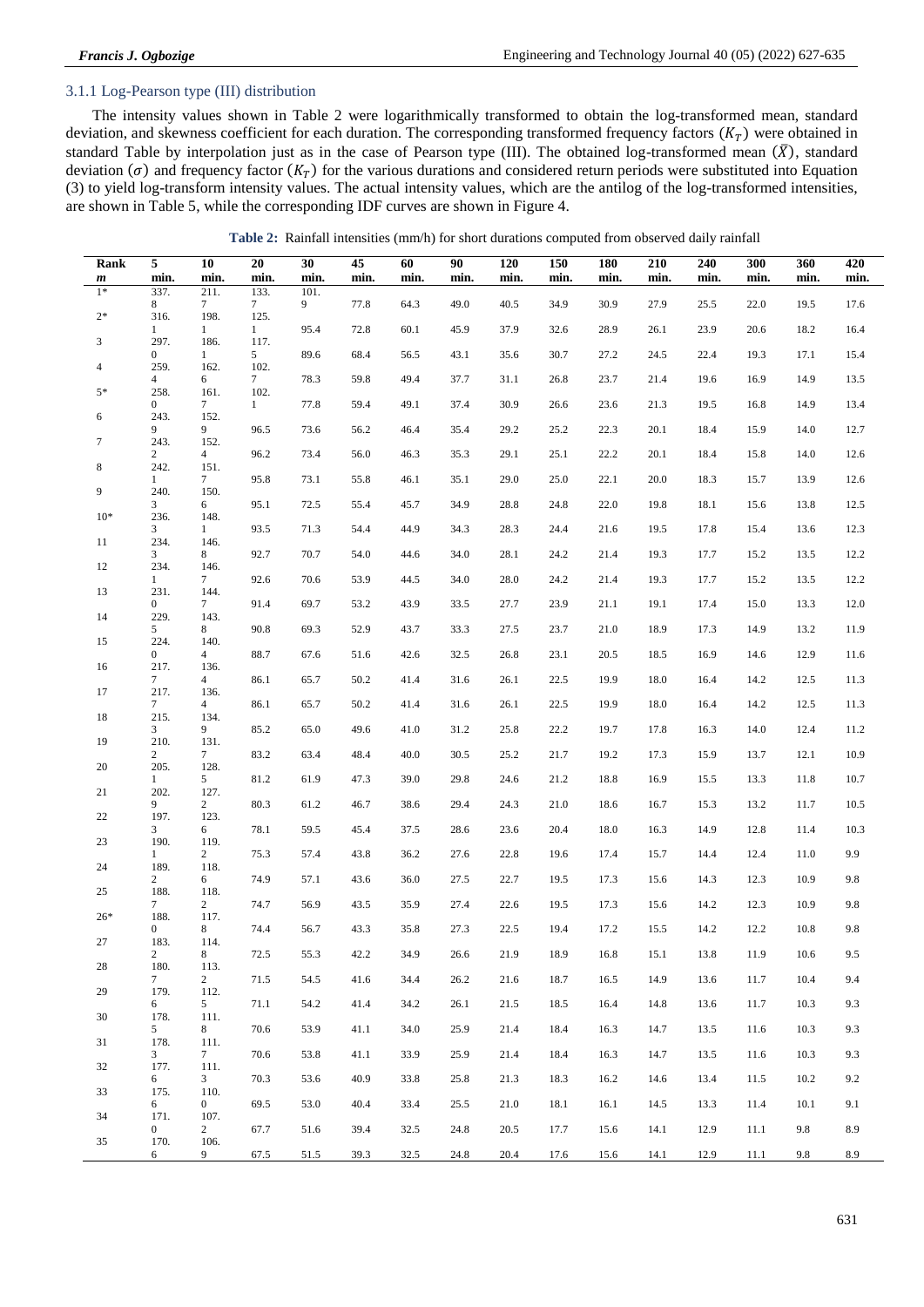**Table 2:** : Continued

| Rank             | 5                      | 10            | 20        | 30                           | 45                             | 60         | 90                    | 120                    | 150                    | 180                  | 210                    | 240       | 300                                        | 360            | 420             |
|------------------|------------------------|---------------|-----------|------------------------------|--------------------------------|------------|-----------------------|------------------------|------------------------|----------------------|------------------------|-----------|--------------------------------------------|----------------|-----------------|
| $\boldsymbol{m}$ | min.                   | min.          | min.      | min.                         | min.                           | min.       | min.                  | min.                   | min.                   | min.                 | min.                   | min.      | min.                                       | min.           | min.            |
| 36               | 169.                   | 106.          |           |                              |                                |            |                       |                        |                        |                      |                        |           |                                            |                |                 |
|                  | 9                      | $5^{\circ}$   | 67.2      | 51.3                         | 39.1                           | 32.3       | 24.7                  | 20.4                   | 17.5                   | 15.5                 | 14.0                   | 12.8      | 11.1                                       | 9.8            | $\!\!\!\!\!8.8$ |
| 37               | 169.                   | 106.          |           |                              |                                |            |                       |                        |                        |                      |                        |           |                                            |                |                 |
|                  | $\overline{4}$         | $\mathbf{1}$  | 67.0      | 51.1                         | 39.0                           | 32.2       | 24.6                  | 20.3                   | 17.5                   | 15.5                 | 14.0                   | 12.8      | 11.0                                       | 9.8            | $\!\!\!\!\!8.8$ |
| 38               | 157.                   |               |           |                              |                                |            |                       |                        |                        |                      |                        |           |                                            |                |                 |
|                  | $\overline{0}$         | 98.4          | 62.1      | 47.4                         | 36.2                           | 29.9       | 22.8                  | 18.8                   | 16.2                   | 14.4                 | 12.9                   | 11.8      | 10.2                                       | 9.0            | 8.2             |
| 39               | 151.<br>9              | 95.2          | 60.1      | 45.8                         | 35.0                           | 28.9       | 22.0                  | 18.2                   | 15.7                   | 13.9                 | 12.5                   | 11.5      | 9.9                                        | 8.7            | 7.9             |
| 40               | 147.                   |               |           |                              |                                |            |                       |                        |                        |                      |                        |           |                                            |                |                 |
|                  | 5                      | 92.4          | 58.4      | 44.5                         | 34.0                           | 28.1       | 21.4                  | 17.7                   | 15.2                   | 13.5                 | 12.2                   | 11.1      | 9.6                                        | 8.5            | 7.7             |
| 41               | 146.                   |               |           |                              |                                |            |                       |                        |                        |                      |                        |           |                                            |                |                 |
|                  | 8                      | 92.0          | 58.1      | 44.3                         | 33.8                           | 27.9       | 21.3                  | 17.6                   | 15.2                   | 13.4                 | 12.1                   | 11.1      | 9.5                                        | 8.5            | 7.6             |
| 42               | 146.                   |               |           |                              |                                |            |                       |                        |                        |                      |                        |           |                                            |                |                 |
|                  | $\overline{4}$         | 91.7          | 57.9      | 44.2                         | 33.7                           | 27.8       | 21.2                  | 17.5                   | 15.1                   | 13.4                 | 12.1                   | 11.0      | 9.5                                        | 8.4            | 7.6             |
| 43               | 146.                   |               |           |                              |                                |            |                       |                        |                        |                      |                        |           |                                            |                |                 |
|                  | $\overline{4}$         | 91.7          | 57.9      | 44.2                         | 33.7                           | 27.8       | 21.2                  | 17.5                   | 15.1                   | 13.4                 | 12.1                   | 11.0      | 9.5                                        | 8.4            | 7.6             |
| 44               | 140.                   |               |           |                              |                                |            |                       |                        |                        |                      |                        |           |                                            |                |                 |
|                  | $\overline{0}$         | 87.7          | 55.4      | 42.2                         | 32.3                           | 26.6       | 20.3                  | 16.8                   | 14.5                   | 12.8                 | 11.5                   | 10.6      | 9.1                                        | 8.1            | 7.3             |
| 45               | 136.                   |               |           |                              |                                |            |                       |                        |                        |                      |                        |           |                                            |                |                 |
| 46               | $\overline{4}$         | 85.5          | 54.0      | 41.1                         | 31.4                           | 25.9       | 19.8                  | 16.3                   | 14.1                   | 12.5                 | 11.2                   | 10.3      | 8.9                                        | 7.9            | 7.1             |
|                  | 132.<br>$\overline{0}$ | 82.7          | 52.2      | 39.8                         | 30.4                           | 25.1       | 19.2                  | 15.8                   | 13.6                   | 12.1                 | 10.9                   | 10.0      | 8.6                                        | 7.6            | 6.9             |
| 47               | 129.                   |               |           |                              |                                |            |                       |                        |                        |                      |                        |           |                                            |                |                 |
|                  | $\overline{4}$         | 81.1          | 51.2      | 39.1                         | 29.8                           | 24.6       | 18.8                  | 15.5                   | 13.4                   | 11.8                 | 10.7                   | 9.8       | 8.4                                        | 7.5            | 6.7             |
| 48               | 127.                   |               |           |                              |                                |            |                       |                        |                        |                      |                        |           |                                            |                |                 |
|                  | 6                      | 80.0          | 50.5      | 38.5                         | 29.4                           | 24.3       | 18.5                  | 15.3                   | 13.2                   | 11.7                 | 10.5                   | 9.6       | 8.3                                        | 7.3            | 6.6             |
| 49               | 125.                   |               |           |                              |                                |            |                       |                        |                        |                      |                        |           |                                            |                |                 |
|                  | $\overline{4}$         | 78.6          | 49.6      | 37.8                         | 28.9                           | 23.9       | 18.2                  | 15.0                   | 13.0                   | 11.5                 | 10.3                   | 9.5       | 8.2                                        | 7.2            | 6.5             |
| 50               | 122.                   |               |           |                              |                                |            |                       |                        |                        |                      |                        |           |                                            |                |                 |
|                  | 3                      | 76.7          | 48.4      | 36.9                         | 28.2                           | 23.3       | 17.8                  | 14.7                   | 12.6                   | 11.2                 | 10.1                   | 9.2       | 8.0                                        | 7.0            | 6.4             |
| $\overline{X}$   | 195.                   | 122.          |           |                              |                                |            |                       |                        |                        |                      |                        |           |                                            |                |                 |
|                  | 8                      | $7^{\circ}$   | 77.5      | 59.1                         | 45.1                           | 37.3       | 28.4                  | 23.5                   | 20.2                   | 17.9                 | 16.2                   | 14.8      | 12.7                                       | 11.3           | 10.2            |
| $\pmb{\sigma}$   | 49.3                   | 30.9          | 19.5      | 14.9                         | 11.3                           | 9.4        | 7.1                   | 5.9                    | 5.1                    | 4.5                  | 4.1                    | 3.7       | 3.2                                        | 2.8            | 2.6             |
| $\pmb{C}_s$      | 0.73                   | 0.73          | 0.73<br>5 | 0.72                         | 0.75                           | 0.71       | 0.76                  | 0.71<br>$\overline{4}$ | 0.74<br>$\overline{2}$ | 0.74<br>$\mathbf{0}$ | 0.68<br>$\overline{2}$ | 0.72<br>9 | 0.77                                       | 0.74           |                 |
|                  | 5                      | 5<br>$-1 - 1$ | 1.311111  | 8<br>and the contract of the | $\overline{0}$<br>$\mathbf{1}$ | 3<br>2.1.7 | $\mathbf{0}$<br>$-11$ | $1.2.5 \pm 10$         | $-102$                 |                      | 1.1                    |           | 3<br>$2.4.50 \text{ } 25.10 \text{ } 5.30$ | $\overline{0}$ | 0.676           |

\* represent ranks corresponding to considered return periods (i.e. rank *m* = 1, 2, 5, 10 and 26 correspond to return periods 50, 25, 10, 5 and 2years respectively.

**Table 3:** Gumbel's distribution rainfall intensity (mm/hr) for considered return periods

| Rank          |      |              |          |      |      |      |      |     |      |      |      |      |      |      |      |       |
|---------------|------|--------------|----------|------|------|------|------|-----|------|------|------|------|------|------|------|-------|
| m             |      | 10           | 20       | 30   | 45   | 60   | 90   | 120 | 150  | 180  | 210  | 240  | 300  | 360  | 420  | $n+1$ |
|               | min. | min.         | min.     | min. | min. | min. | min. | min | min. | min. | min. | min. | min. | min. | min. |       |
| 26            | 187. | 117.         |          |      |      |      |      | 22. |      |      |      |      |      |      |      |       |
|               | 8    | ⇁            | 74.3     | 56.7 | 43.3 | 35.7 | 27.3 |     | 19.4 | 17.2 | 15.5 | 14.2 | 12.2 | 10.8 | 9.8  |       |
| 10            | 231. | 144.         |          |      |      |      |      | 27. |      |      |      |      |      |      |      |       |
|               |      | 9            | 91.5     | 69.8 | 53.3 | 44.0 | 33.6 |     | 23.9 | 21.1 | 19.1 | 17.5 | 15.0 | 13.3 | 12.0 |       |
| 5             | 260. | 163.         | 102.     |      |      |      |      | 31. |      |      |      |      |      |      |      | 10    |
|               |      | $\mathbf{0}$ | 9        | 78.5 | 59.9 | 49.5 | 37.8 | 2   | 26.9 | 23.8 | 21.5 | 19.6 | 16.9 | 15.0 | 13.5 |       |
| $\Omega$<br>∠ | 296. | 185.         | 117.     |      |      |      |      | 35. |      |      |      |      |      |      |      | 25    |
|               | 5    | 8            | 3        | 89.5 | 68.3 | 56.4 | 43.0 | 5   | 30.6 | 27.1 | 24.5 | 22.4 | 19.3 | 17.1 | 15.4 |       |
|               | 323. | 202.         | 128.     |      |      |      |      | 38. |      |      |      |      |      |      |      | 50    |
|               | 6    | 8            | $\Omega$ | 97.7 | 74.4 | 61.7 | 46.8 | 8   | 33.4 | 29.6 | 26.8 | 24.4 | 21.0 | 18.6 | 16.9 |       |



**Figure 2:** IDF curves for Gumbel's distribution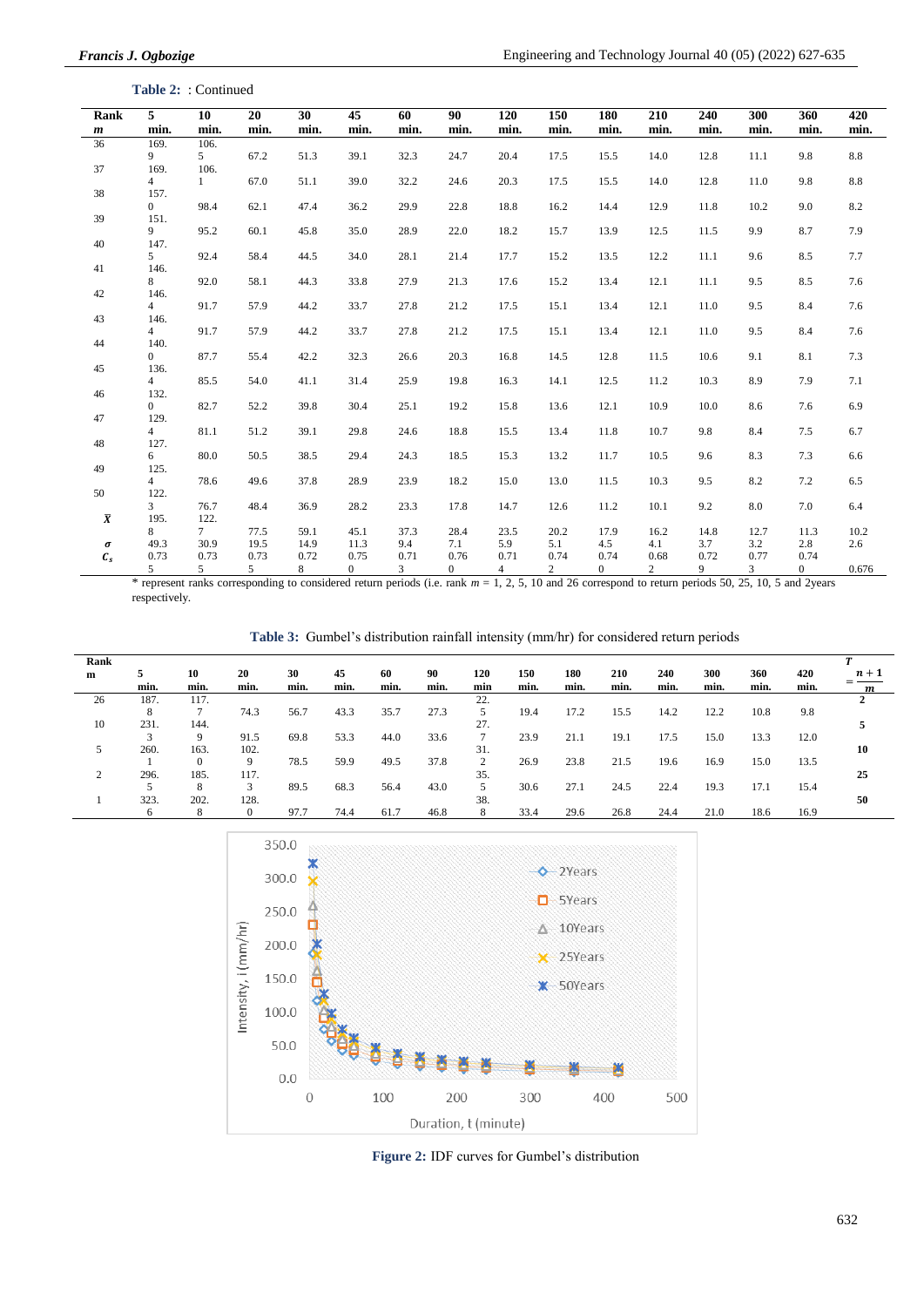**Table 4:** Pearson type (III) rainfall intensities (mm/hr) for considered return periods

| 420<br>360<br>$n+1$ |
|---------------------|
| min.<br>min.<br>m   |
| 10.9<br>9.9<br>∸    |
| 13.5<br>12.2        |
| 15.1<br>13.6<br>10  |
| 25<br>16.9<br>15.2  |
| 18.2<br>16.3<br>50  |
|                     |

**Table 5:** Log-Pearson type (III) rainfall intensities (mm/hr) for considered return periods

| Rank |       |       |       |      |      |      |      |      |      |                |      |      |      |      |      |       |
|------|-------|-------|-------|------|------|------|------|------|------|----------------|------|------|------|------|------|-------|
| m    |       | 10    | 20    | 30   | 45   | 60   | 90   | 120  | 150  | 180            | 210  | 240  | 300  | 360  | 420  | $n+1$ |
|      | min.  | min.  | min.  | min. | min. | min. | min. | min  | min. | min.           | min. | min. | min. | min. | min. | m     |
| 26   | 189.0 | 118.4 | 74.8  | 57.1 | 43.5 | 35.9 | 27.4 | 22.6 | 19.5 | $\overline{7}$ | 15.6 | 14.3 | 12.3 | 10.9 | 9.8  |       |
| 10   | 233.3 | 146.2 | 92.3  | 70.4 | 53.8 | 44.4 | 33.9 | 27.9 | 24.1 | 21.3           | 19.2 | 17.6 | 15.2 | 13.4 | 12.1 |       |
|      | 261.5 | 163.9 | 103.5 | 78.9 | 60.3 | 49.8 | 37.9 | 31.3 | 27.0 | 23.9           | 21.6 | 19.7 | 17.0 | 15.1 | 13.6 | 10    |
| ∼    | 295.8 | 185.3 | 117.1 | 89.2 | 68.2 | 56.3 | 42.9 | 35.5 | 30.5 | 27.0           | 24.4 | 22.3 | 19.2 | 17.0 | 15.4 | 25    |
|      | 320.7 | 201.0 | 127.1 | 96.6 | 74.0 | 61.  | 46.5 | 38.5 | 33.  | 29.3           | 26.5 | 24.2 | 20.9 | 18.5 | 16.6 | 50    |

| Table 6: Regional constants and IDF equations of the catchment for considered distributions |  |  |  |  |  |  |  |  |  |  |
|---------------------------------------------------------------------------------------------|--|--|--|--|--|--|--|--|--|--|
|---------------------------------------------------------------------------------------------|--|--|--|--|--|--|--|--|--|--|

| <b>Distribution</b>    | c      | m      | $\boldsymbol{e}$ | $cT^m$<br>f <sup>e</sup>                     | $R^2$  |
|------------------------|--------|--------|------------------|----------------------------------------------|--------|
| Gumbel                 | 503.96 | 0.1664 | 0.66686          | $503.967$ <sup>0.1664</sup><br>$t^{0.66686}$ | 0.9865 |
| Pearson Type (III)     | 517.37 | 0.1546 | 0.6669           | 517.37 $T^{0.1546}$<br>$t^{0.6669}$          | 0.9766 |
| Log-Pearson Type (III) | 510.62 | 0.1616 | 0.66688          | $510.62T^{0.1616}$<br>$t^{0.66688}$          | 0.982  |

 $i =$  Rainfall intensity in mm/hr,  $T =$  return period in years,  $t =$  duration in minute,  $R^2 =$  determination coefficient, while *c*, *m* and *e* are regional constants.

#### 3.1.2 IDF equations

The regional constant *e* in Sherman's model was determined for Gumbel's distribution by plotting the log of rainfall intensity (log *i*) against the log of their corresponding duration (log *t*) for each return period, as shown in Figure 5.

The regression lines associated with the various plots shown in Figure 5 were compared with Equation (7), and the average value of the constant *e* was obtained (0.66686). The associated y-intercepts of the various plots in Figure 5, which represent  $\log K$  (based on Equation 7), were plotted against the log of their corresponding return period ( $\log T$ ) as shown in Figure 6. The regression equation for the curve in Figure 6 was compared with Equation (9). The regional constant *m* for Gumbel's distribution was determined from the gradient of the curve displayed in Figure 6 (i.e., 0.1664). Also, by comparing Equation (9) with the regression equation in Figure 6, it is glaring that the regional constant *c* is equivalent to the antilog of the yintercept of the curve in Figure 6. (i.e.  $10^{2.7024} = 503.96$ ).

The regional constants *c, m,* and *e* for Pearson type (III) and Log-Pearson type (III) distributions were determined similarly. They were substituted into Equation (6) to obtain the IDF equation of the catchment for each distribution, as shown in Table 6. Then, the determined IDF equations were used to generate predicted rainfall intensities for the various durations in each return period, which were correlated with the observed rainfall intensities. The coefficients of determination  $(R^2)$  of the correlation in each frequency distribution are shown in Table 6.



**Figure 3:** IDF curves for Pearson type (III) distribution



**Figure 4:** IDF curves for Log-Pearson type (III) distribution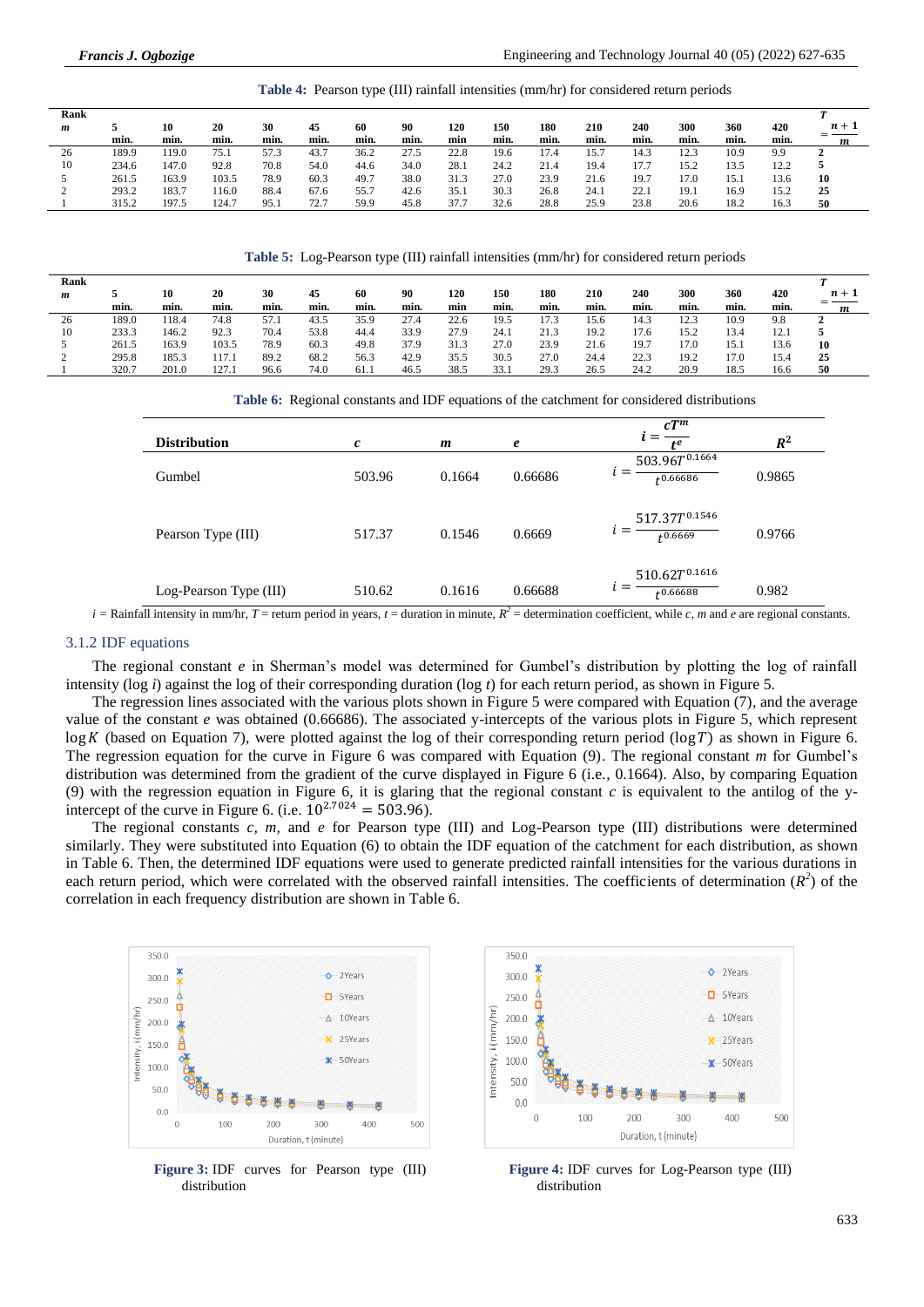

**Figure 5:** Determination of regional constant *e* for Gumbel's distribution



**Figure 6:** Determination of regional constants c and m for Gumbel's distribution

# **3.2 Discussion**

The curves in Figures 2, 3, and 4 revealed that high-intensity rainfalls had shorter durations, which is a basic principle in hydrology. It was also noted that the intensities increase with the return period, which is in line with previous related research [7-11]. Gumbel's distribution predicted the same rainfall intensities with the observed data for the various durations during 2years return period, while Pearson type (III) and Log-Pearson type (III) predicted rainfall intensities slightly higher than the observed values during 2years return period. However, all the frequency distributions considered predicted rainfall intensities slightly lower than the observed rainfall intensities during 5years, 25, and 50years return periods but slightly higher than observed intensities during the 10 years return period. Notwithstanding, there was no significant difference between the rainfall intensities predicted from all the IDF equations and those observed or recorded in the field, based on t-test analysis ( $p < 0.01$ ). Also, the correlation between the predicted intensities generated from these models (equations) and the observed intensities fitted well in their respective regression lines, with high  $R^2$  values ranging from 0.9766 to 0.9865. In other words, the IDF equations developed to predict rainfall intensities of the catchment at any given return period and duration were highly reliable for all the frequency distributions considered (Gumbel, Pearson type III, and Log-Pearson type III). Nevertheless, the IDF equation for Gumbel's distribution is most reliable for the catchment as it has the highest  $\mathbb{R}^2$  value (0.9865) compared to Pearson type (III) and Log-Pearson type (III), which are 0.9766 and 0.982, respectively. Earlier research conducted in this catchment also revealed that Gumbel's distribution is more reliable than Pearson type (III) and Log-Pearson type (III) distribution for the catchment [6].

The Sherman's regional constants *c, m,* and *e* for the catchment area 503.96, 0.1664, and 0.66686 for Gumbel; 517.37,  $0.1546$ , and  $0.6669$  for Pearson type (III); 510.62, 0.1616 and 0.66688 for Log-Pearson type (III) correspondingly. These values negate the assertion of a past work done in the catchment as it reports the regional constants *c, m,* and *e* for the same catchment as 416.54, 0.2412, and 0.5613 for Gumbel; 479.458, 0.230, and 0.600 for Pearson type (III); 481.679, 0.300 and 0.654 for Log-Pearson type (III) in that order [6]. The discrepancy could be attributed to the difference in the rainfall data sample size since this research used 50years (1971 – 2020) rainfall data while the other utilized just 16years (1998 – 2013) data.

# **4. Conclusion and Recommendations**

The research has provided highly reliable IDF equations that could predict the rainfall intensities of Port Harcourt at different durations and return periods using Gumbel, Pearson type (III), and Log-Pearson type (III) distributions. Hence, it is recommended that the developed IDF models be used when designing hydraulic structures such as surface drainages and culverts within Port Harcourt city and its environs to minimize the flooding usually experienced in the city. However, priority should be given to the IDF equation developed for Gumbel's distribution since it has the best goodness of fit when correlated with observed data. It is also recommended that the Nigerian Meteorological Agency (NIMET) install automatic rain-gauge stations within Port Harcourt city.

#### **Author contribution**

author contributed equally to this work.

#### **Funding**

This research received no specific grant from any funding agency in the public, commercial, or not-for-profit sectors. **Data availability statement**

The data that support the findings of this study are available on request from the corresponding author.

# **Conflicts of interest**

The authors declare that there is no conflict of interest.